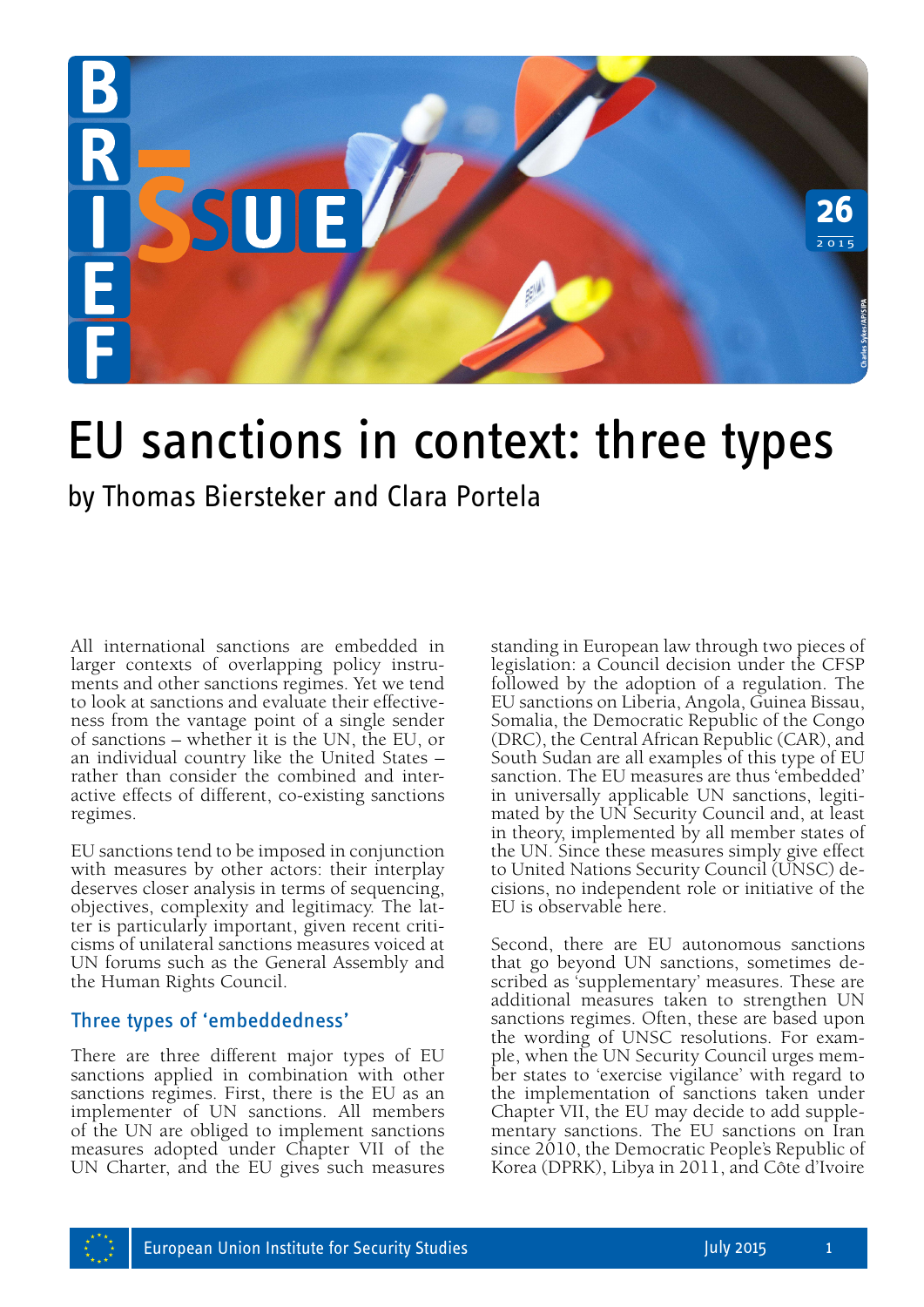in 2011 are examples of this type of EU sanccently been called into question by some UN members – particularly UNSC permanent members Russia and China – in what is sometimes referred to as the 'floor versus ceiling' debate: i.e., whether UN sanctions should be consid- ered the 'floor' on which other measures can be built or whether they constitute the 'ceiling' (or limit) on what is legitimate.

Third, there are EU autonomous sanctions applied in the absence of UN sanctions. These are employed in instances where the UN Security Council is unable to reach agreement due to opposition by a Permanent Member. They also serve as an instrument of EU foreign policy, with a view to expressing concern about what is believed to be unacceptable behaviour and to reaffirming EU values on the international scene.

The EU sanctions on Syria, Russia, Ukraine, Burma/Myanmar, Zimbabwe, Belarus, China, Uzbekistan or the Comoros are examples of this category of EU sanction. The EU sanctions are typically applied in conjunction with unilateral measures by the United States or by other countries or regional organisations. However, it is this category of meas-

ures, in particular, that has come under fire at the UN Human Rights Council which in September 2014 adopted a resolution on the negative impact of unilateral coercive measures on the enjoyment of human rights.

'Autonomous EU sanctions are often the subject of cooperation with other senders such as the Economic Community of West African States, the African Union, the Arab League and, most frequently, the US.'

This brief survey does not aim to be exhaustive: it is simply indicative of the different kinds of combinations that exist. These distinctions, however, are not entirely separate and hermet-<br>ic: one can be transformed into another, such as when an autonomous EU sanctions regime is subsequently legitimated by UN action that extends the EU measures on a global scale.

## Sequencing of regimes

How do EU sanctions regimes interact with measures by other senders? In terms of sequencing, the first type – *implementing* EU sanctions that give effect to UN measures – are invariably adopted shortly after the UNSC resolution. By definition, *supplementary* EU sanctions also follow UN measures. However, they can be po- litically sensitive, which explains why they sometimes refer to the language of UNSC resolutions: often, but not always, EU sanctions invoke language calling upon UN members to 'exercise vigilance' with regard to implement- ing the terms of the resolution. Supplementary measures agreed by the EU often take the form of additional designations of individuals and entities that are merged with UN lists, which makes them difficult to distinguish from UNSC measures in the eyes of the general public.

Sometimes, the supplementary measures are adopted concurrently with the enactment of mandatory UN sanctions, as was the case with the Libya sanctions of early 2011. In other cases, additional measures are only agreed years after the UN sanctions were enacted. This might be due to an initial reluctance to adopt measures beyond the letter of the UNSC resolution which, over time, subsides due to a growing frustration with unsuccessful negotiations, as was the case with Iran.

Alternatively, EU sanctions might be imposed on a target that is already the subject of UN sanctions when a new crisis erupts, complicat-

ing the situation with regard to which the original UN measures were imposed. Such was the case with the crisis that followed the presidential elections in Côte d'Ivoire in November 2010: it gave rise to a new unilateral sanctions regime on top of the original UN sanctions,

which had addressed the armed conflict from the previous decade and had targeted both parties to the conflict.

The EU seldom 'goes it alone.' Autonomous EU sanctions are often the subject of cooperation with other senders such as the Economic Community of West African States (ECOWAS), the African Union, the Arab League and, most frequently, the United States. Indeed, autono- mous EU sanctions practice gives clear expression to the transatlantic orientation of the Union's foreign and security policy. The vast majority of EU autonomous measures are imposed alongside Washington. Examples abound: Syria, Belarus, Russia/Ukraine, Burma/

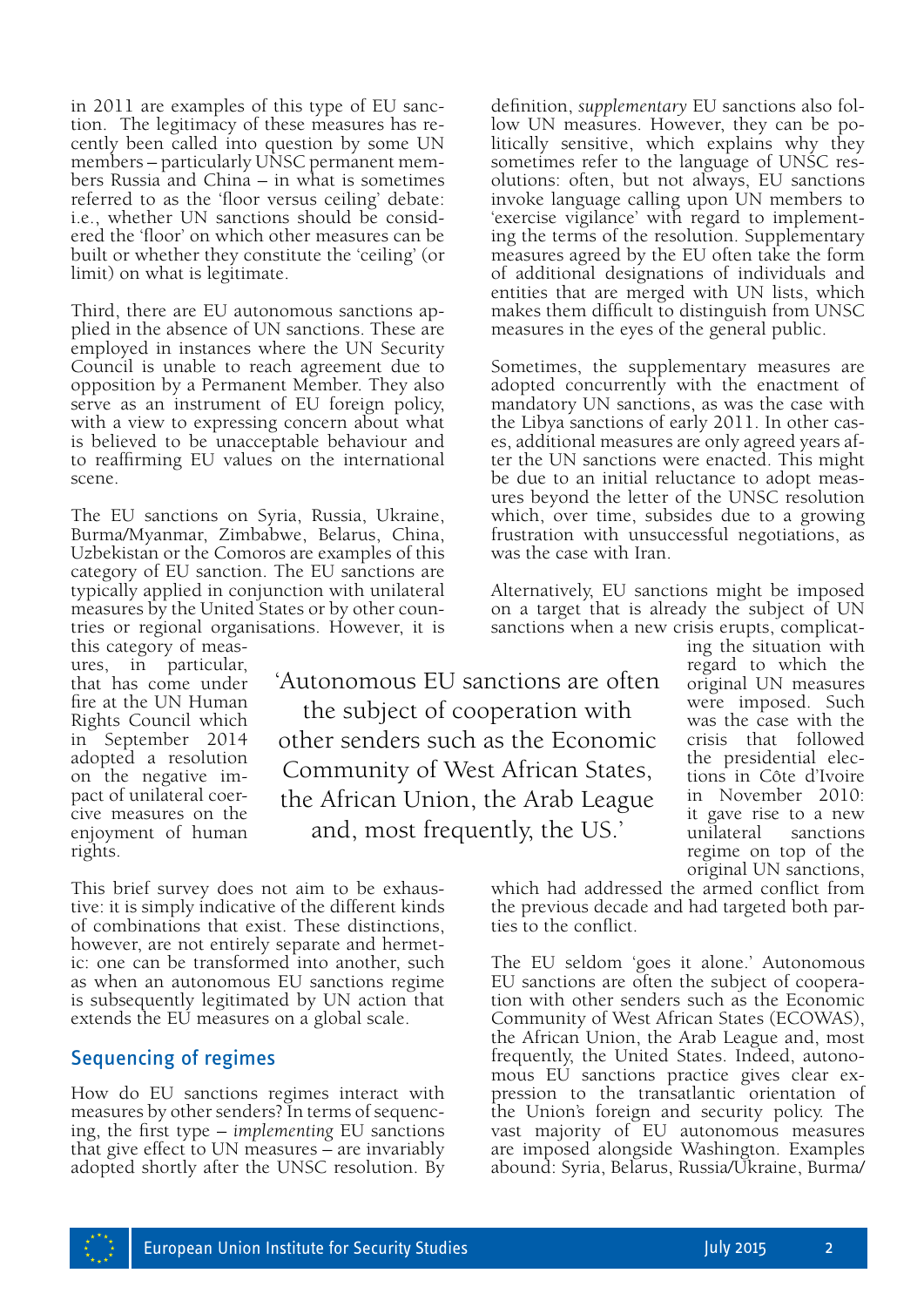Myanmar, Guinea, Zimbabwe, Sudan or China are cases in point.

Still, the specific measures imposed by<br>Washington and Brussels do not always coincide. In fact, the transatlantic partners are not always on the same page when it comes to sanctions policy. This is best exemplified by the extraterritorial application of US sanctions on Cuba, vocally opposed by the EU. The same is true for the objectives pursued by sanctions: while Washington often advocates regime change, the EU tends to demand compliance from the target, however adversarial the relationship.

Washington and Brussels differ in their approaches to the termination of sanctions. While the EU is often ready to ease sanctions after the target has taken credible steps towards compliance, the US is reluctant to modify sanctions regimes be-

''While the EU is often ready to ease sanctions after the target has taken credible steps towards compliance, the US is reluctant to modify sanctions regimes before full compliance has been achieved.'

fore full compliance has been achieved.

The negotiations on the lifting of sanctions against Tehran have occasionally highlighted the divergences between the two sides of the Atlantic with regard to the imposition of these measures. Sometimes these discrepancies between the EU and US sanctions policies can be played to advantage, such as in the case of the sanctions imposed on Russia over Ukraine. The US has less economic interdependence with Russia and has applied wider and harsher sanctions than the EU. This can contribute to opening a bargaining space for the EU, as evidenced for example by the Minsk Process, since EU members have less extensive sanctions (and use less vehement rhetoric) than the US.

Despite their occasionally unilateral character, EU measures are closely interlinked with UN practice. Observers often fail to notice how frequently regional organisations prompt the UNSC to use their sanctions to endorse regional sanctions, often at the instigation of these same organisations. EU sanctions are sometimes a prelude to the imposition of UN sanctions: EU arms embargoes on Sudan, DRC and the former Yugoslavia pre-date identical measures undertaken by the UN.

The EU has also maintained sanctions after the UN has lifted them: examples include the sanctions kept in place against the former Yugoslavia following the termination of UN measures after the Dayton Accords, and the maintenance of an arms embargo on Libya once the UNSC lifted in 2003 the measures it had imposed after the Lockerbie bombings.

#### Different aims and contexts

The three types of EU sanctions tend to be associated with different sets of objectives.

*Implementing* sanctions are primarily associated with the UN's traditional preoccupation with

the cessation of armed conflict, but the UN Security Council has expanded its sanctions mandate since the end of the Cold War to address terrorism and proliferation. More innovative concepts have been included among the goals, such as revers-

ing unconstitutional change of government, and giving concrete expression to the notion of the Responsibility to Protect (R2P).

*Supplementary* EU sanctions are primarily devoted to non-proliferation goals, as in Iran and the DPRK, and to cases of armed conflict where strong historical and economic interests of an EU member are at stake, as in Libya or the Côte d'Ivoire.

*Autonomous* EU sanctions typically involve cases where the UNSC cannot agree. This is illustrated in the case of Syria, where Russia and China wielded their vetoes at least in part out of dissatisfaction with the expansion of the objectives of the no-fly zone over Libya to include regime change in 2011.

Agreement on sanctions at the UNSC also fails to materialise in cases directly involving the behaviour of a P5 member (Russia, Ukraine, China), support for democracy and the rule of law (Burma/Myanmar, Zimbabwe), and instances of significant human rights violations against a background of armed conflict (Syria, Islamic State of Iraq and the Levant).

### Relationships and legitimacy

*Implementing* sanctions constitute an obligation under the UN Charter; here, the EU is simply